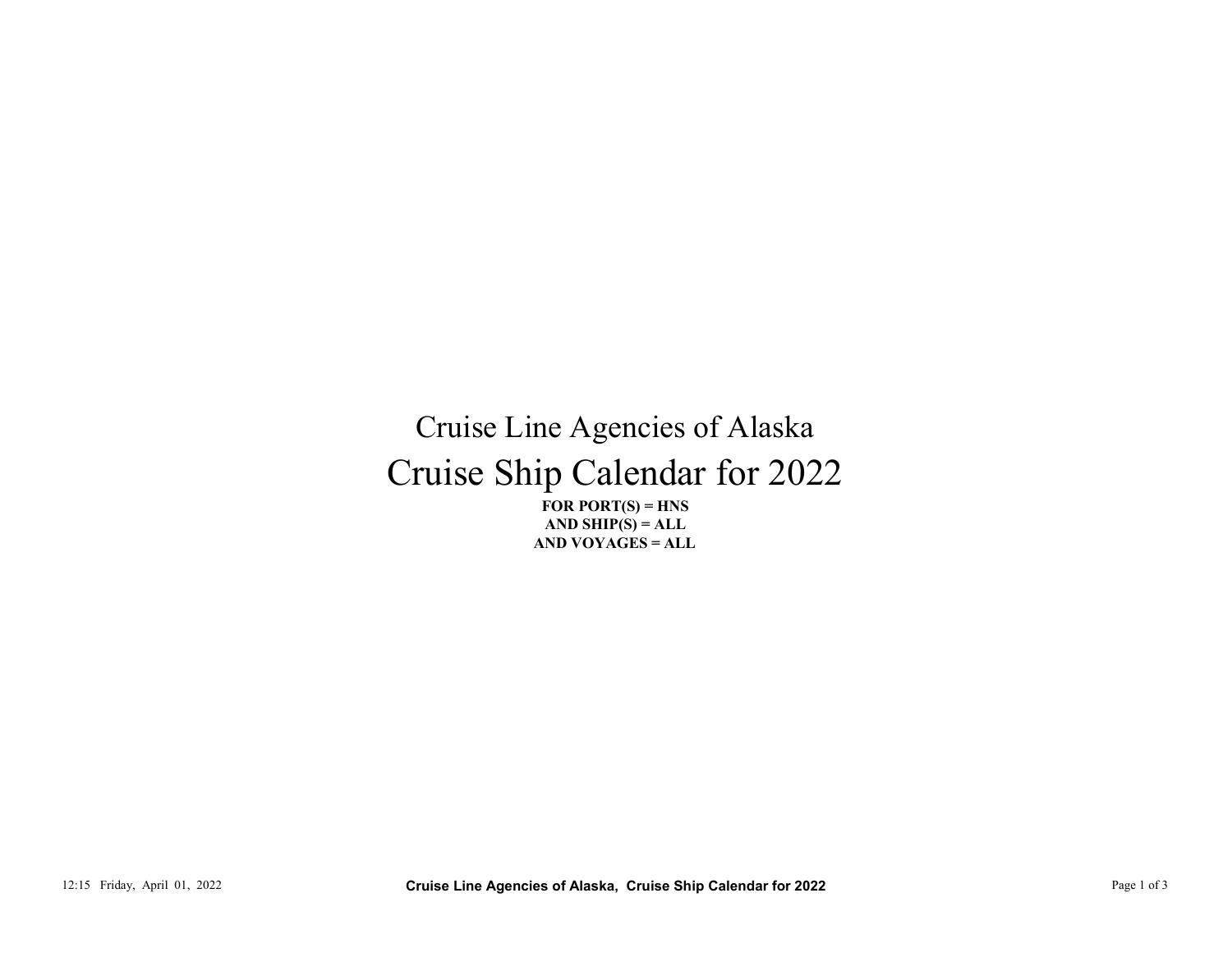| Sunday, May 8                                                                                 | Monday, May 9                                                                                                                                                                | Tuesday, May 10                                                                     | Wednesday, May 11                                           | Thursday, May 12<br>HNS SERENADE OF THE SEA CHL $17:00 - 23:00$                                                                                                                                                                                                                                                               | Friday, May 13                                       |     | Saturday, May 14                                                                                                                                                                                        |             |
|-----------------------------------------------------------------------------------------------|------------------------------------------------------------------------------------------------------------------------------------------------------------------------------|-------------------------------------------------------------------------------------|-------------------------------------------------------------|-------------------------------------------------------------------------------------------------------------------------------------------------------------------------------------------------------------------------------------------------------------------------------------------------------------------------------|------------------------------------------------------|-----|---------------------------------------------------------------------------------------------------------------------------------------------------------------------------------------------------------|-------------|
| Sunday, May 15                                                                                | Monday, May 16<br>HNS RADIANCE OF THE SEA CHL HNS NG SEA LION $19:00$ - 23:30                                                                                                | Tuesday, May 17                                                                     | Wednesday, May 18<br>ANC HNS VIKING ORION $07:00$ - 18:00   | Thursday, May 19<br>CHL HNS SERENADE OF THE SEA CHL $07:00 - 16:00$                                                                                                                                                                                                                                                           | Friday, May 20                                       |     | Saturday, May 21                                                                                                                                                                                        |             |
| Sunday, May 22<br>HNS NG SEA BIRD<br>$07:00 - 18:00$                                          | Monday, May 23<br>ANC                                                                                                                                                        | Tuesday, May 24<br>HNS RUBY PRINCESS<br>$07:00 - 21:00$                             | Wednesday, May 25<br><b>CHL</b>                             | Thursday, May 26<br>HNS SERENADE OF THE SEA CHL<br>$07:00 - 19:00$<br>HNS ROALD AMUNDSEN<br>ANC<br>$08:00 - 18:00$                                                                                                                                                                                                            | Friday, May 27                                       |     | Saturday, May 28                                                                                                                                                                                        |             |
| Sunday, May 29                                                                                | Monday, May 30<br>HNS RADIANCE OF THE SEA CHL HNS NG SEA LION $19:00 - 23:30$                                                                                                | Tuesday, May 31                                                                     | Wednesday, June 1<br>ANC                                    | Thursday, June 2<br>HNS SEABOURN ODYSSEY CHL<br>$07:00 - 18:00$                                                                                                                                                                                                                                                               | Friday, June 3                                       |     | Saturday, June 4                                                                                                                                                                                        |             |
| Sunday, June 5<br>HNS NG SEA BIRD<br>$07:00 - 18:00$<br>HNS ROALD AMUNDSEN<br>$08:00 - 18:00$ | Monday, June 6<br>ANC HNS STAR BREEZE<br>$06:00 - 17:00$<br>ANC HNS NG SEA LION<br>$07:00 - 18:00$                                                                           | Tuesday, June 7<br>ANC $\overline{\text{HNS}}$ QUEEN ELIZABETH 07:00 - 18:00<br>ANC | Wednesday, June 8<br>CHL                                    | Thursday, June 9<br>HNS SERENADE OF THE SEA CHL $17:00$ - $22:00$                                                                                                                                                                                                                                                             | Friday, June 10                                      |     | Saturday, June 11<br>$\begin{array}{c} \text{HNS} \text{ \begin{subarray}{c} NG \text{}SEA \text{ \footnotesize BIRD} \\ 07 \text{:}00 \text{ \footnotesize -18} \text{:}00 \end{subarray} \end{array}$ | ANC         |
| Sunday, June 12                                                                               | Monday, June 13<br>HNS RADIANCE OF THE SEA CHL<br>$19:00 - 23:30$                                                                                                            | Tuesday, June 14                                                                    | Wednesday, June 15                                          | Thursday, June 16<br>HNS STAR BREEZE<br><b>ANC</b><br>$06:00 - 18:00$<br>HNS SERENADE OF THE SEA CHL<br>$07:00 - 17:00$                                                                                                                                                                                                       | Friday, June 17                                      |     | Saturday, June 18                                                                                                                                                                                       |             |
| Sunday, June 19<br>HNS ROALD AMUNDSEN<br>$08:00 - 18:00$                                      | Monday, June 20<br>ANC HNS NG SEA LION<br>$07:00 - 18:00$                                                                                                                    | Tuesday, June 21<br>ANC HNS REGATTA<br>$07:00 - 18:00$                              | Wednesday, June 22<br><b>CHL</b>                            | Thursday, June 23<br>HNS SERENADE OF THE SEA CHL<br>$07:00 - 18:00$                                                                                                                                                                                                                                                           | Friday, June 24                                      |     | Saturday, June 25<br>HNS $\overline{\text{NG} }$ SEA BIRD 07:00 - 18:00                                                                                                                                 | <b>ANC</b>  |
| Sunday, June 26<br>HNS NG SEA LION<br>$07:00 - 18:00$                                         | Monday, June 27<br>ANC $\begin{array}{c} \text{HNS} \\ \text{VIKING ORION} \\ \text{07:00} \\ \text{- 18:00} \end{array}$<br>HNS RADIANCE OF THE SEA CHL $19:00$ - $23:30\,$ | Tuesday, June 28<br>CHL                                                             | Wednesday, June 29<br>HNS ROALD AMUNDSEN<br>$08:00 - 18:00$ | Thursday, June 30<br>ANC<br>ANC                                                                                                                                                                                                                                                                                               | Friday, July 1<br>HNS NG SEA BIRD<br>$07:00 - 18:00$ | ANC | Saturday, July 2                                                                                                                                                                                        |             |
| Sunday, July 3                                                                                | Monday, July 4                                                                                                                                                               | Tuesday, July 5                                                                     | Wednesday, July 6                                           | Thursday, July 7<br>HNS SEABOURN ODYSSEY ANC<br>$07:00 - 18:00$<br>HNS SERENADE OF THE SEA CHL<br>$17:00 - 22:00$                                                                                                                                                                                                             | Friday, July 8<br>HNS STAR BREEZE<br>$06:00 - 18:00$ | ANC | Saturday, July 9                                                                                                                                                                                        |             |
| Sunday, July 10<br>HNS NG SEA LION<br>$07:00 - 18:00$                                         | Monday, July 11<br>ANC HNS RADIANCE OF THE SEA CHL<br>$19:00 - 23:30$                                                                                                        | Tuesday, July 12                                                                    | Wednesday, July 13<br>HNS RUBY PRINCESS<br>$10:00 - 21:00$  | Thursday, July 14<br>CHL HNS SERENADE OF THE SEA CHL HNS NG SEA BIRD<br>$07:00 - 16:00$                                                                                                                                                                                                                                       | Friday, July 15<br>$07:00 - 18:00$                   |     | Saturday, July 16<br>ANC HNS NG SEA LION<br>$07:00 - 18:00$                                                                                                                                             | ANC         |
| Sunday, July 17                                                                               | Monday, July 18                                                                                                                                                              | Tuesday, July 19                                                                    | Wednesday, July 20                                          | Thursday, July 21<br>$\begin{tabular}{ll} HNS & SEABOURN \; ODYSSEY & \; ANC \\ 05:30 - 18:00 & \; 000 - 18:00 \\ \end{tabular}$<br>$\begin{array}{rl} \text{HNS} & \text{NG} \text{ SEA} \text{ BIRD} \\ & 07 \mathord{:} 00 \text{ - } 18 \mathord{:} 00 \end{array}$<br>ANC<br>HNS SERENADE OF THE SEA CHL $07:00 - 18:00$ | Friday, July 22                                      | ANC | Saturday, July 23                                                                                                                                                                                       |             |
| 12:15 Friday, April 01, 2022                                                                  |                                                                                                                                                                              |                                                                                     |                                                             | Cruise Line Agencies of Alaska, Cruise Ship Calendar for 2022                                                                                                                                                                                                                                                                 |                                                      |     |                                                                                                                                                                                                         | Page 2 of 3 |
|                                                                                               |                                                                                                                                                                              |                                                                                     |                                                             |                                                                                                                                                                                                                                                                                                                               |                                                      |     |                                                                                                                                                                                                         |             |